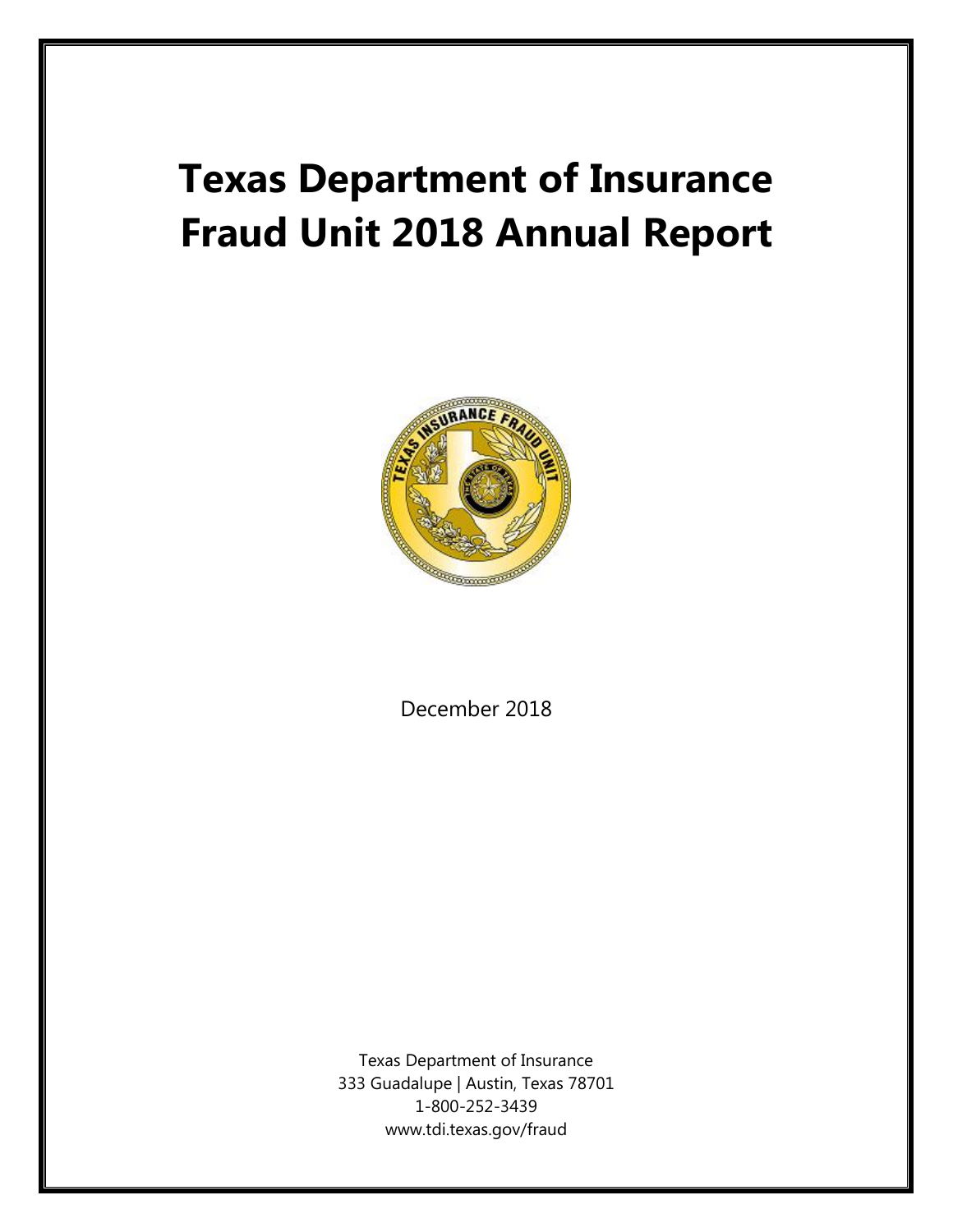First printing, December 2018 Publication ID: TDIFAR | 1218 This document is available online at www.tdi.texas.gov/reports.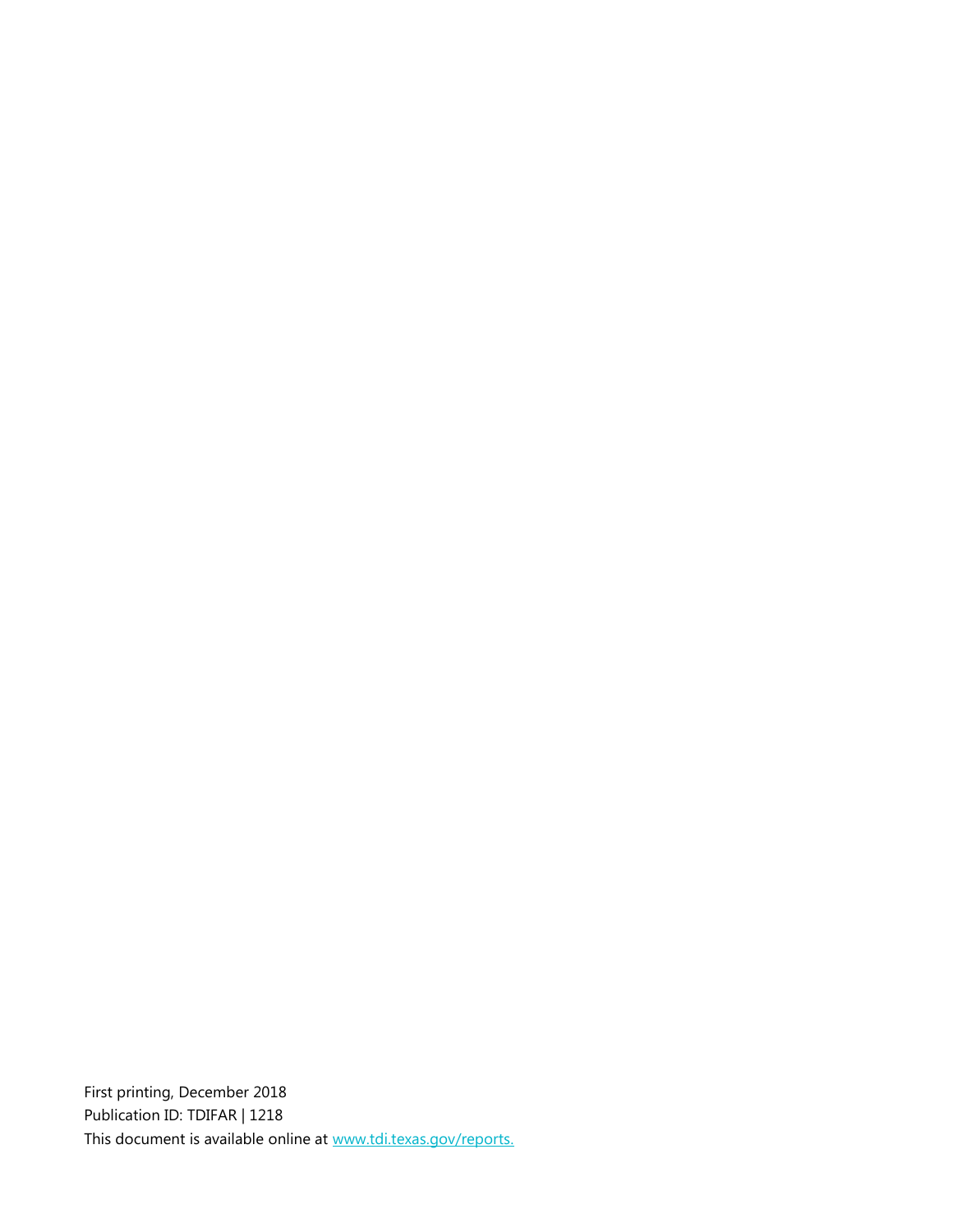# **Contents**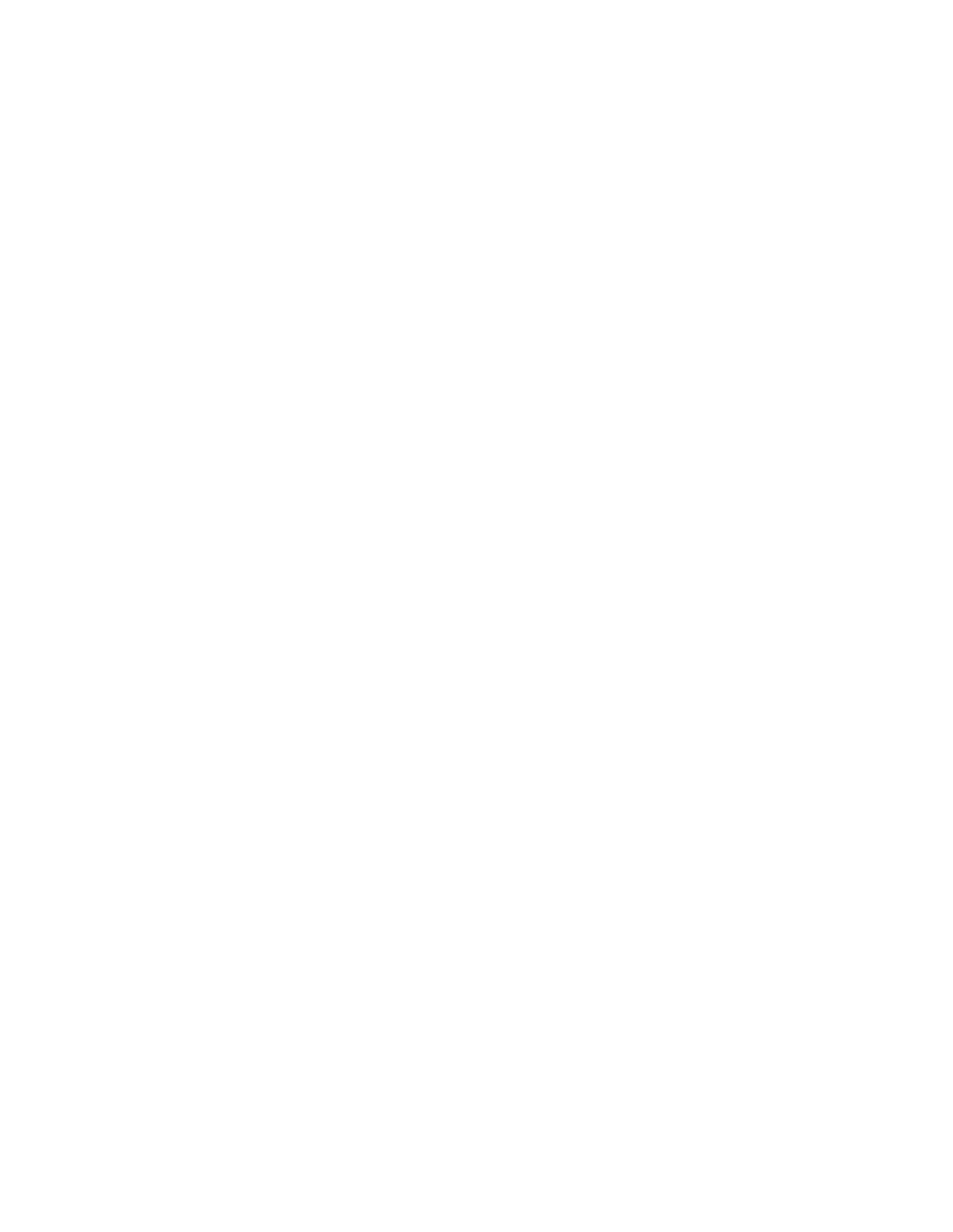### <span id="page-4-0"></span>**Executive summary**

The Texas Insurance Code requires the Fraud Unit to report annually to the Commissioner of Insurance the number of completed cases and recommendations for regulatory or statutory responses to the types of fraud the unit encounters.

#### **FY 2018 statistics**

- Insurance fraud reports received 13,935.
- Cases opened for investigation 294.
- Matters referred for prosecution 58 cases with 74 suspects and 87 offenses.
- Estimated amount of fraud identified in referred cases \$10 million.
- Indictments or information issued resulting from investigations 71.
- Judgments from cases referred 57.
- Fines assessed by courts on Fraud Unit cases \$60,050.
- Restitution assessed by courts on Fraud Unit cases \$13.6 million.
- Subpoenas issued 299.

#### **Noteworthy accomplishments**

- Catastrophe Response Team responded to 43 cities in 16 different counties following Hurricane Harvey.
- Completed peace officer and attorney-mandated training.

#### **Top adjudicated cases**

This report summarizes 10 investigations that resulted in criminal prosecutions and convictions.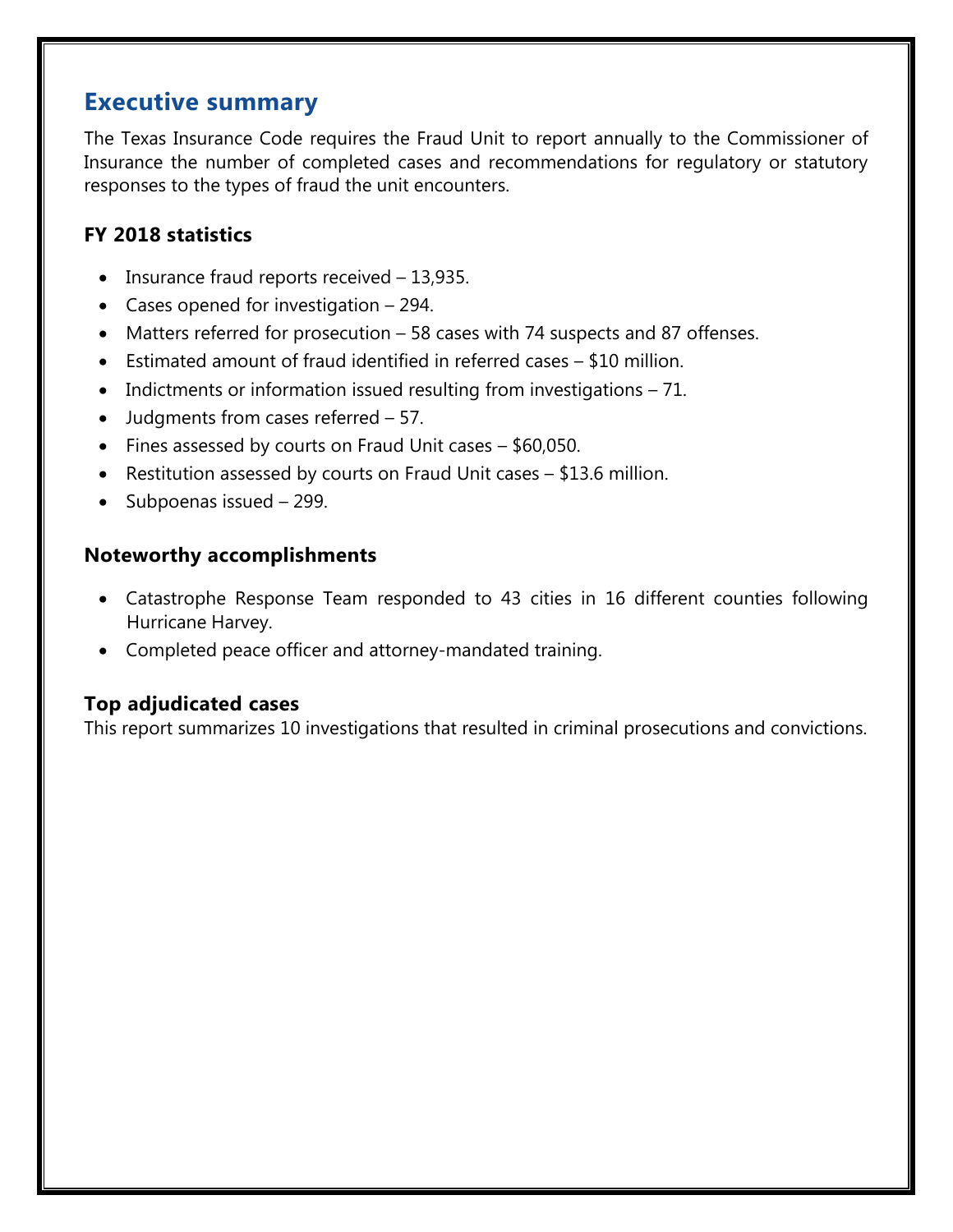## <span id="page-5-0"></span>**Fraud Unit overview**

The Texas Department of Insurance Fraud Unit enforces laws relating to fraudulent insurance acts. The unit protects the public from economic harm by investigating criminal insurance fraud allegations. Responsibilities include receiving and reviewing fraud reports, initiating inquiries, and conducting investigations when evidence shows insurance fraud might have been or is being committed. The Fraud Unit seeks criminal indictments, makes arrests, and helps with prosecutions to deter insurance fraud in Texas.

The Fraud Unit staff includes investigators, fraud prosecutors, management, and administrative support. Fraud Unit investigators are commissioned peace officers. The chief investigator supervises and directs the peace officers and coordinates and oversees the Fraud Unit's investigations.

## <span id="page-5-1"></span>**Fraud reporting**

In fiscal year (FY) 2018, the Fraud Unit received 13,935 reports of suspected insurance fraud. The unit conducts outreach and education to create awareness and emphasize the importance of reporting suspected fraudulent activity.

The Fraud Unit receives fraud reports in several different ways and from many entities, including insurance carriers, the National Insurance Crime Bureau, the National Association of Insurance Commissioners, consumers, and businesses.

The Fraud Unit encourages everyone to report suspected insurance fraud. Anyone may report fraud by email, phone, or by completing a form on the TDI website.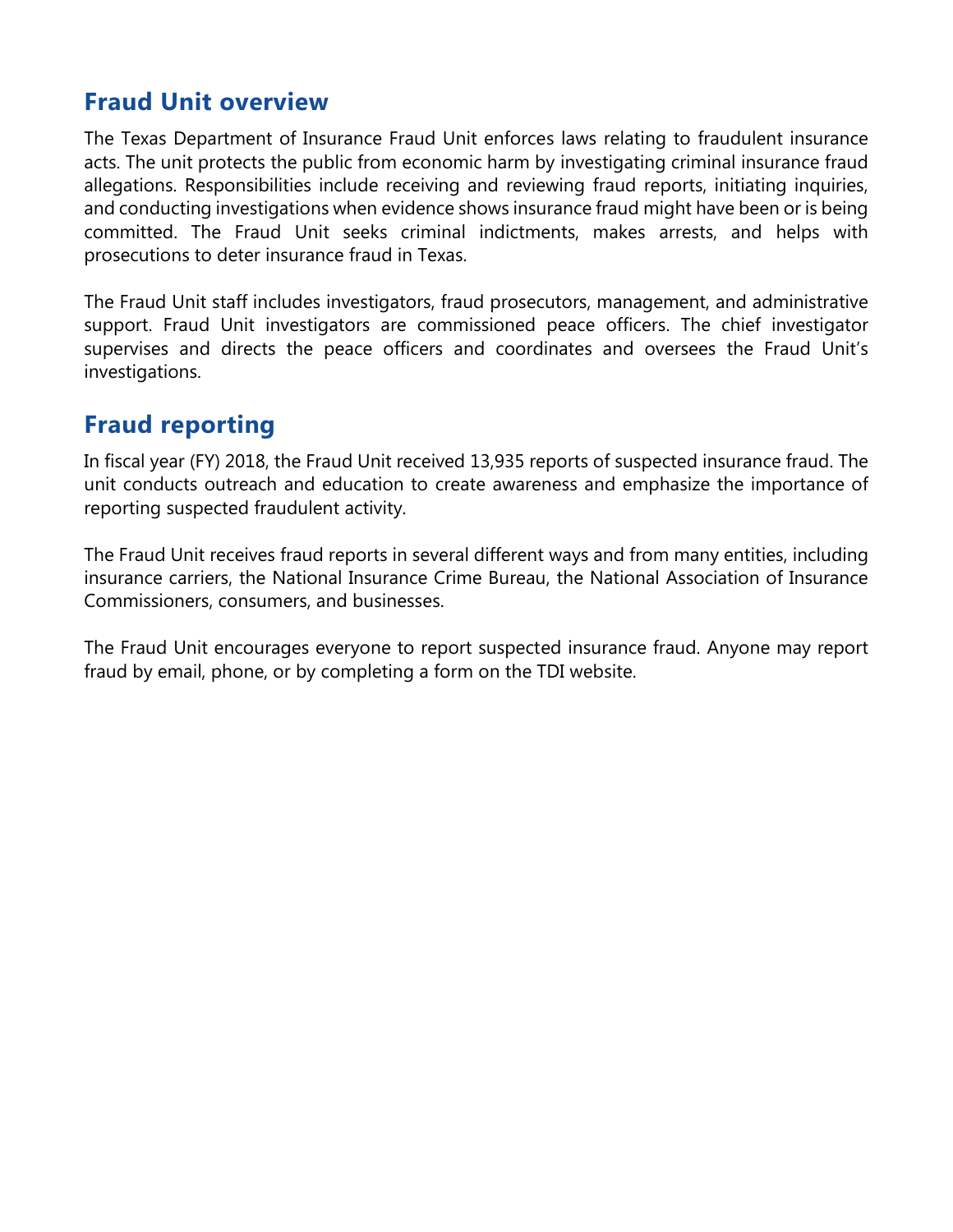#### **Fraud reports**



#### **FY 2018 fraud reports by type/line of coverage**



In FY 2018, the Fraud Unit opened 294 investigations from fraud reports. The following table shows the number of reports received and the corresponding cases opened by type of fraud and line of coverage.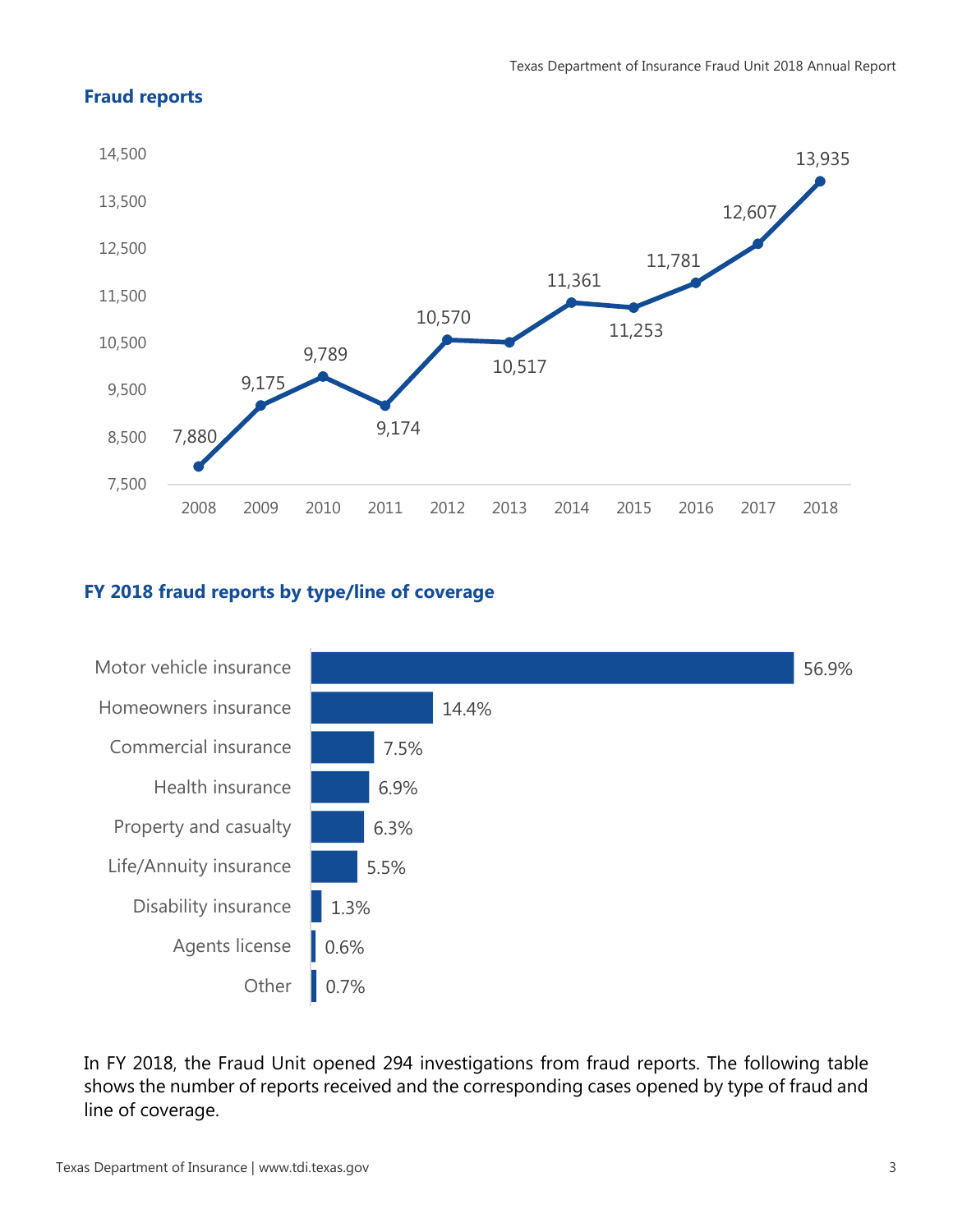| <b>Fraud Type/Line of Coverage</b>           | <b>Reports received</b> | <b>Cases opened</b> | Percentage<br>opened as<br>compared to<br>number received |
|----------------------------------------------|-------------------------|---------------------|-----------------------------------------------------------|
| Agents license                               | 78                      | 5                   | 6.4%                                                      |
| Commercial insurance                         | 1,041                   | 27                  | 2.6%                                                      |
| Disability insurance                         | 184                     | 9                   | 4.9%                                                      |
| Health insurance                             | 961                     | 40                  | 4.2%                                                      |
| Homeowners insurance                         | 2,006                   | 63                  | 3.1%                                                      |
| Life, accident and health insurance          | 24                      | 1                   | 4.2%                                                      |
| Life/annuity insurance                       | 773                     | 36                  | 4.7%                                                      |
| Motor vehicle insurance                      | 7,928                   | 79                  | 1.0%                                                      |
| Property and casualty                        | 872                     | 28                  | 3.2%                                                      |
| Surety bond                                  | 5                       | $\mathbf{1}$        | 20%                                                       |
| Title insurance                              | $\overline{4}$          | $\mathbf{1}$        | 25%                                                       |
| Title/escrow insurance                       | 9                       | 3                   | 33.3%                                                     |
| Unauthorized property and casualty insurance | $\overline{2}$          | 1                   | 50%                                                       |

During FY 2018, the unit worked on 611 fraud investigations. At the end of the fiscal year, there were 422 active investigations pending in 136 cities across the state.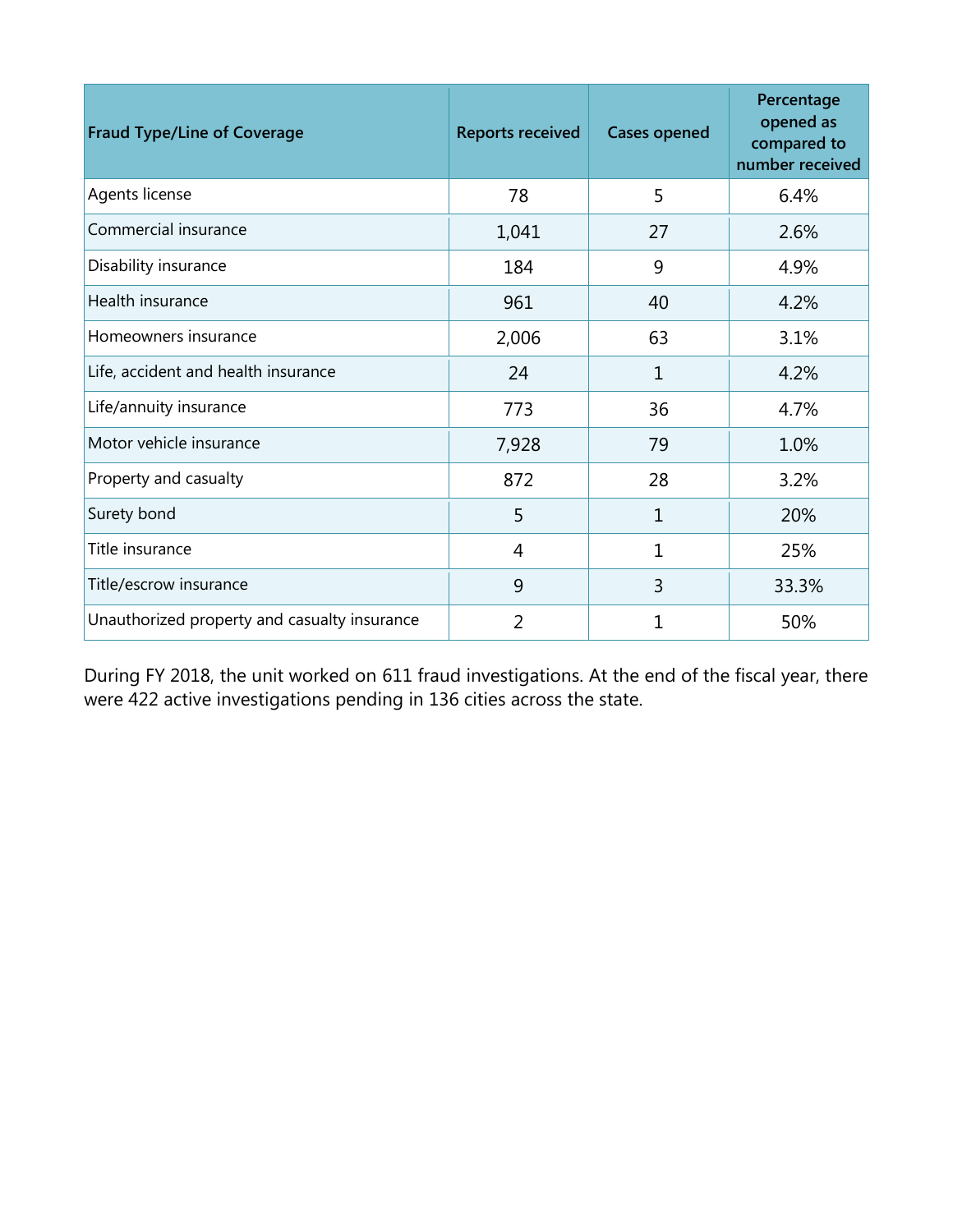The following table shows the number of referred offenses by fraud type and line of coverage for fiscal years 2016 through 2018.

| Referral fraud type/line of coverage | <b>FY 2016</b> | <b>FY 2017</b> | <b>FY 2018</b> |
|--------------------------------------|----------------|----------------|----------------|
| Agents license                       |                | 0              | 3              |
| Commercial insurance                 |                |                |                |
| Disability insurance                 | 11             | 4              | 3              |
| Health insurance                     | 9              |                | 13             |
| Homeowners insurance                 | 18             | 17             | 11             |
| Life, accident, and health insurance |                | $\overline{2}$ | 3              |
| Life/annuity insurance               |                | 13             | 12             |
| Motor vehicle insurance              | 26             | 29             | 26             |
| Property and casualty                | 9              | 13             | 13             |
| Title/escrow insurance               |                |                |                |

#### **FY 2018 dollar amount identified in referrals (in millions)**

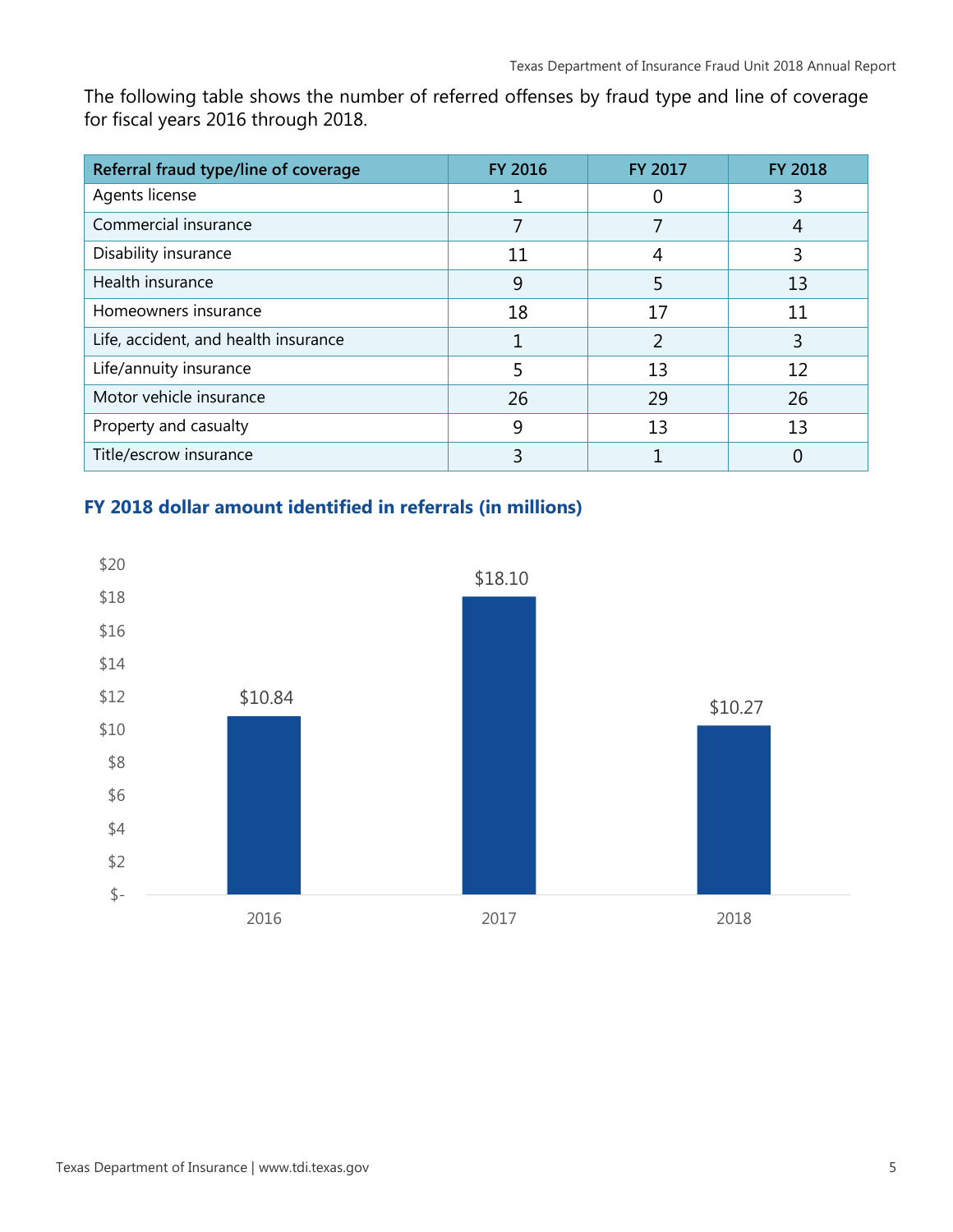# <span id="page-9-0"></span>**Fraud Unit Organization**

Although insurance fraud is traditionally associated with densely populated urban areas, the unit receives reports from rural areas as well. The unit has investigators in Austin, Dallas, Fort Worth, Houston, McAllen, and San Antonio.

In addition to reducing travel-related costs, the regionalization concept helps foster more relationships with fraud victims, as well as with local law enforcement agencies that might not be as familiar with the intricacies of this type of financial crime. Local authorities have shown a great interest in developing working relationships with the unit.

#### **Administrative Operations**

The dedication of the Fraud Unit's Administrative Operations staff drives much of the unit's success. The investigative process begins with intake staff reviewing every incoming fraud report. They compile information from the reports and provide them to management to decide whether to proceed with formal investigations.

Criminal analysts research investigative databases and files for any clues relevant to the cases, and then provide findings to investigators. The analysts review financial data and provide charts that prosecutors use to illustrate the flow of money associated with various insurance fraud schemes. The criminal analysts also develop link charts to show the relationships between everyone involved in the fraud scheme.

The remaining staff in Administrative Operations oversee open records requests, archived files, equipment and supplies inventory; process travel requests and reimbursements; and handle personnel matters, the unit's budget, subpoenas, evidence, and progress of referred cases.

#### **Fraud Investigations**

An investigator's primary goal is to resolve allegations of insurance fraud. While some investigations focus on an isolated offense, others involve many suspects engaged in elaborate schemes to defraud numerous victims.

The unit's investigators concentrate their efforts on two major categories of insurance fraud:

- **Insurer fraud** schemes involve insurance companies, agents, TDI licensees (including thirdparty administrators, escrow and title insurance companies, and agents), eligible surplus lines insurers, and unlicensed insurance operations. These investigations may involve Penal Code offenses such as securing the execution of documents by deception, misapplication of fiduciary property, and forgery.
- **Claimant and provider fraud** schemes involve inflated claims, false claims for property loss, staged accident rings, fake burglary claims, staged slip-and-fall cases, and other suspicious liability insurance claims. Investigators also examine reports of fraudulent billing by health care providers and reports of unlicensed providers and fraud rings involving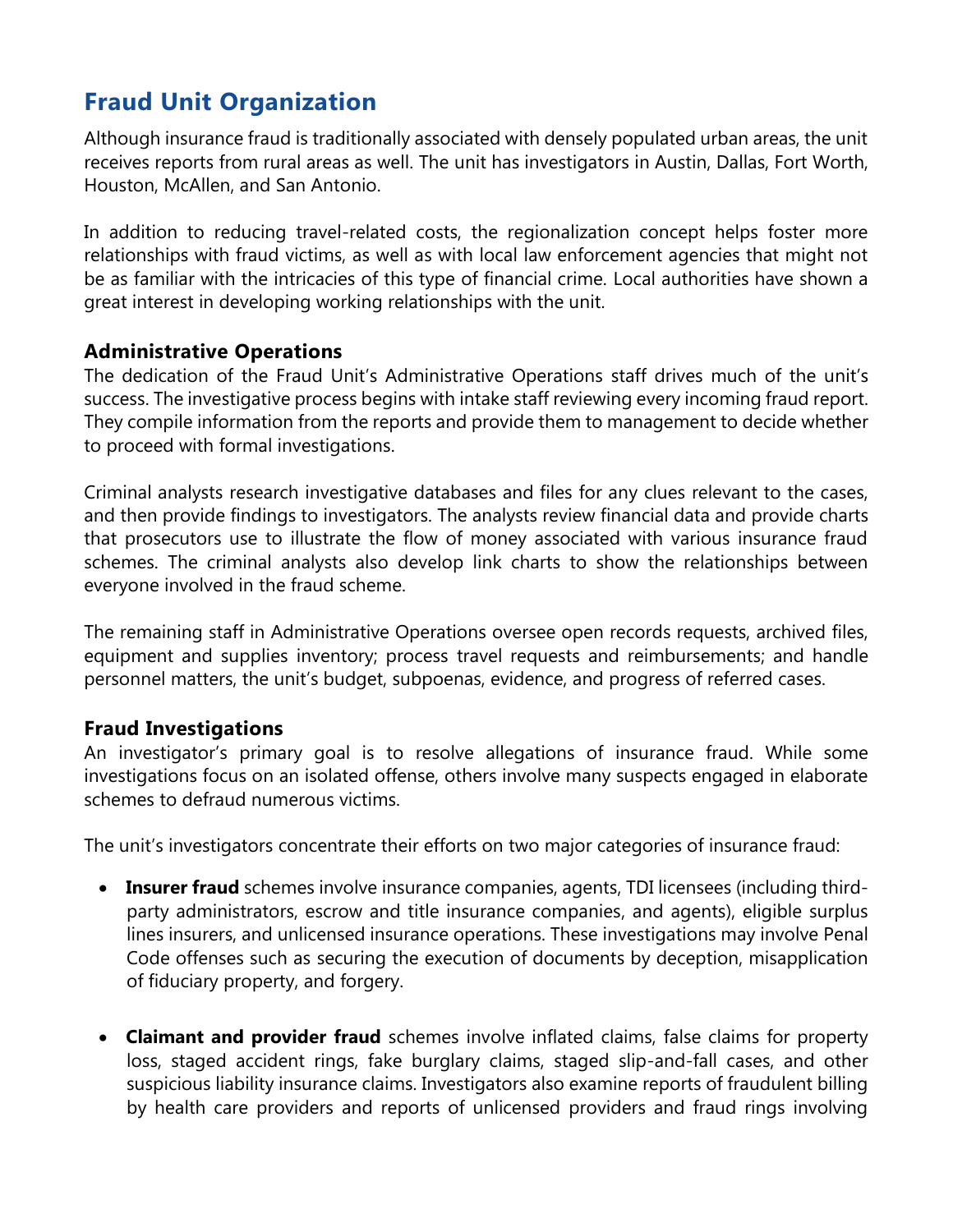health insurance claimants, providers, and attorneys. Fraudulent billing includes over billing, double billing, and billing for procedures not performed.

While all investigations follow similar steps to prove or disprove allegations, the means and methods to resolve those allegations vary by the type of offense. TDI maintains close contacts with local, state, and federal law enforcement agencies, industry partners, and other TDI divisions. Investigators conduct interviews with victims, witnesses, and suspects and use the unit's subpoena authority to gather documentary evidence. Investigators also conduct surveillance and execute search warrants to seize evidence.

#### **Fraud Prosecution Team**

The Fraud Unit has six prosecutors who work for TDI and are deputized as assistant district attorneys in Bexar, Dallas, Harris, Tarrant, and Travis county district attorneys' offices. Fraud prosecutors in these five offices are dedicated to prosecuting insurance fraud cases referred by the Fraud Unit as well as other law enforcement agencies. The fraud prosecutors work with the unit's investigators as well as other local, state, and federal law enforcement, and the insurance industry to prosecute insurance crimes.

In FY 2018, fraud prosecutors also were deputized to prosecute specific insurance fraud cases filed by the Fraud Unit's investigators in the following counties: Collin, Johnson, Parker, and Swisher Counties.

#### **Catastrophe Response Team**

The Fraud Unit Catastrophe Response Team responds after severe weather events. Team members received specialized training in adjusting claims and roof inspections. The team is deployed after severe weather events to serve as a deterrent to criminal activity and meet with local authorities to discuss best practices to avoid contractor fraud. In FY 2018, the team deployed to 43 cities in 16 different counties after Hurricane Harvey.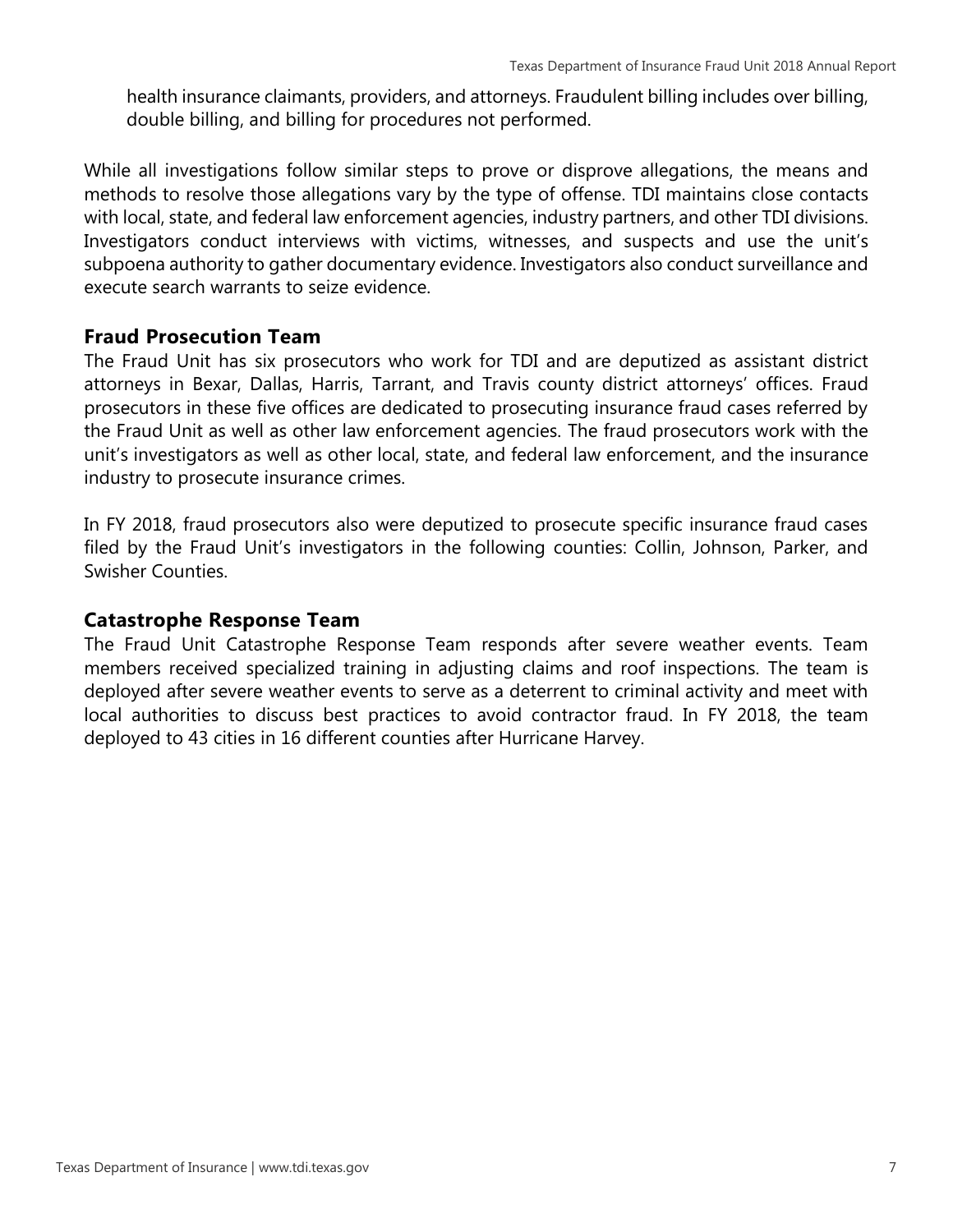# <span id="page-11-0"></span>**Top 10 adjudicated cases**

- 1) In **Swisher County**, Joseph Allen Gaines was convicted by a jury for committing a first degree felony offense of misapplication of fiduciary property of an elderly person. Gaines was sentenced to life in prison and ordered to pay \$100,000 in restitution. Gaines, a former insurance agent, persuaded senior citizens to purchase bogus annuities and then stole their investment funds.
- 2) In **Tarrant County**, Nancy Jackson Carroll, the former owner of Millennium Title, pleaded guilty to a first degree felony offense of misapplication of fiduciary property. Carroll was sentenced to 10 years in prison and ordered to pay \$8.6 million in restitution. Carroll stole millions from her clients and investors.
- 3) In **Tarrant County**, Richard Kent Livesay, a licensed Texas attorney, pleaded guilty to a first degree felony offense of insurance fraud and a third degree felony offense of barratry. Livesay was sentenced to five years in prison, had to surrender his law license, and was ordered to pay \$15,195 in restitution. Livesay filed lawsuits and claims against numerous insurance companies that he had not been authorized to pursue.
- 4) In the **U.S. District Court**, Northern District of Texas, David Roy Williams was found guilty by a jury on four counts of healthcare fraud. Williams was sentenced to more than nine years in federal prison and ordered to pay \$3.9 million in restitution. Williams, a personal trainer, submitted medical claims to insurers representing himself as a licensed medical professional.
- 5) In **Dallas County**, Letrice Anderson pleaded guilty to a second degree felony offense of insurance fraud. Anderson was sentenced to 10 years deferred adjudication, 240 hours of community service and ordered to pay \$122,550 in restitution. Anderson had submitted treatment claims by altering and manufacturing fraudulent invoices over three years and collected \$122,550 to which she was not entitled.
- 6) In **Bexar County**, Jillian Garcia, pleaded guilty to third degree felony offenses of securing execution of a document by deception and money laundering. Garcia was sentenced to 10 years on probation, 150 hours of community service and ordered to pay \$79,777 in restitution. Garcia was a licensed insurance agent who appended legitimate claims by unlawfully adding individuals who were then issued payments for which they were not entitled.
- 7) In **Dallas County**, Brian Burcham pleaded guilty to third degree felony offenses of misapplication of fiduciary property and theft. Burcham was sentenced to 10 years deferred adjudication for each offense, 160 hours community service and ordered to pay \$54,317 in restitution. Burcham was employed as an insurance agent and accepted insurance premiums for which he failed to forward to the insurance companies.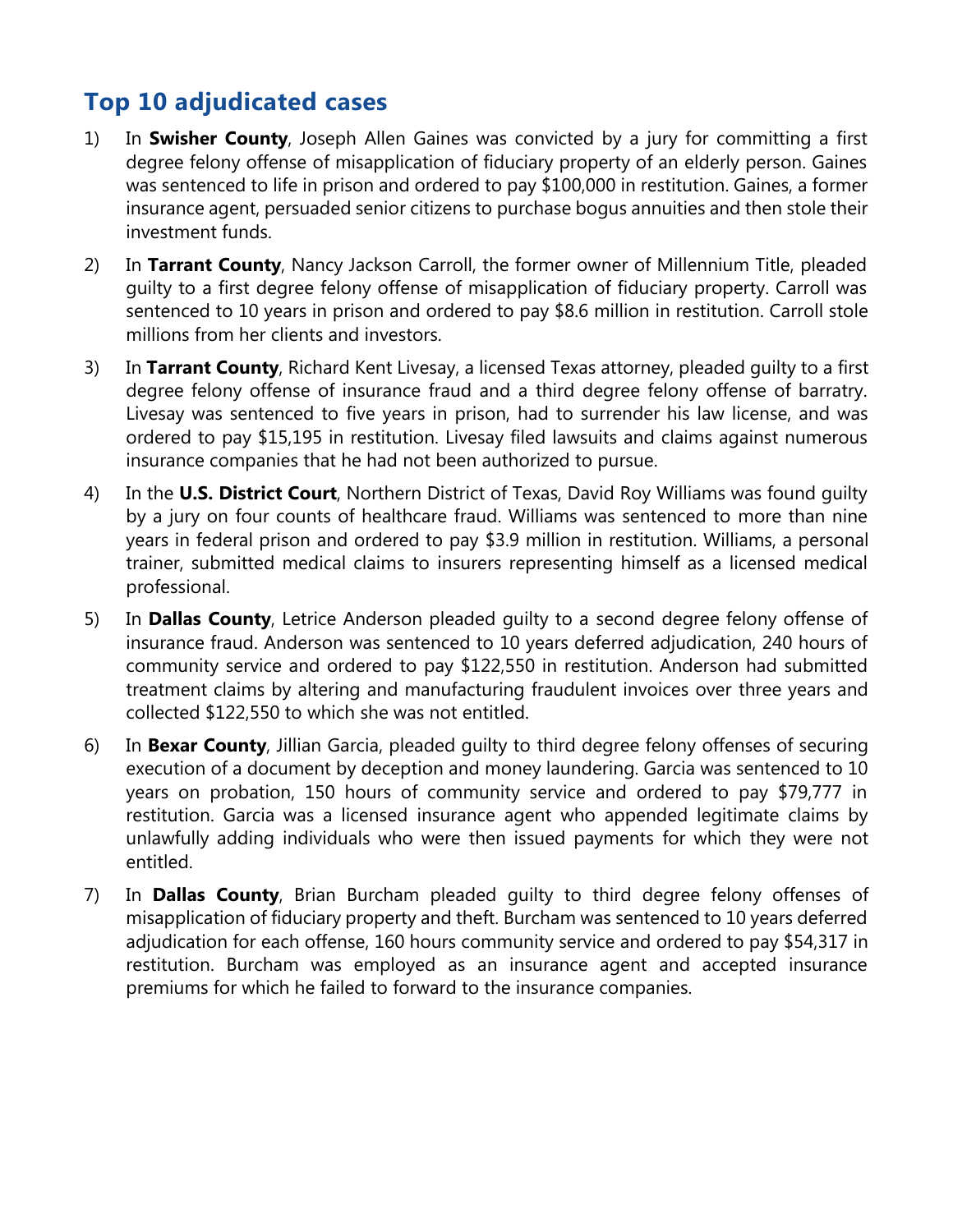- 8) In **Somervell County**, Cody Damron pleaded guilty to a third degree felony offense of securing execution of a document by deception. Damron was sentenced to six years deferred adjudication and ordered to pay \$40,999 in restitution. Damron was a licensed insurance agent and accepted insurance premiums from a title company on behalf of a new homeowner to pay for a homeowner policy at the time of closing. Damron failed to bind the policy and failed to forward the funds to the insurance company at the time of the closing. The new homeowner sustained damage to his home and discovered he was not insured.
- 9) In **Rockwall County**, Yvonne Taylor pleaded guilty to a third degree felony offense of insurance fraud. Taylor was sentenced to 10 years deferred adjudication, 120 hours of community service and ordered to pay \$30,547 in restitution. Taylor, a licensed insurance adjustor, solicited individuals to participate in a scheme in which Taylor issued fraudulent payments and then shared in the illegal proceeds.
- 10) In **Lubbock County**, James Ray Coats pleaded guilty to a state jail felony offense of misapplication of fiduciary property. Coats was sentenced to three years deferred adjudication, 120 hours community service and ordered to pay \$10,325 in restitution. Coats was doing business as an insurance agent and accepted premiums for homeowner's insurance policies from three individuals. He failed to forward those premiums to the insurance company.